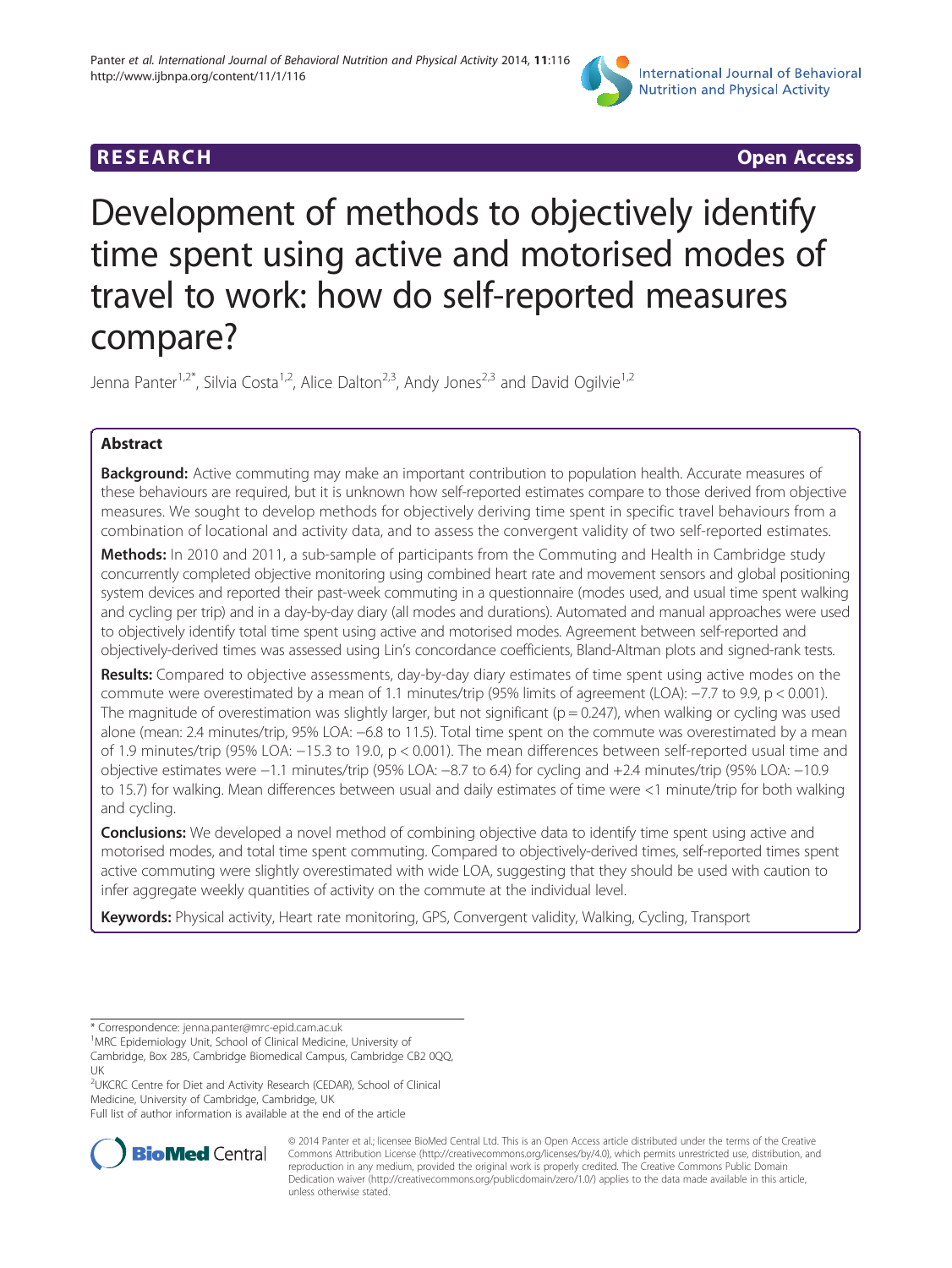#### Introduction

The concept of 'active living' incorporates activities across the recreational, household, transport and occupational domains [[1](#page-13-0)]. As a result, interventions to promote more active lifestyles increasingly target activities performed in the course of everyday life, such as walking and cycling for transport. Accurate measurement of these activities in free-living conditions is important for understanding the descriptive epidemiology and determinants of target behaviours and behaviour change; for the evaluation of interventions; and for the attribution of subsequent health impacts.

Self-reported measures of activity can capture information on the types and contexts of behaviours, whereas objective measures can provide more accurate estimates of the intensity, frequency and duration of physical activity. Self-reported measures are often used in large studies because they may impose a lower burden on participants, are easier to administer en masse and are relatively inexpensive compared to many objective measures [\[2](#page-13-0)]. However, a recent review of 187 studies concluded that self-reported estimates of total physical activity generally have low correlations with those derived from objective measures [\[3](#page-13-0)]. Importantly, such self-report instruments tend to perform particularly poorly for activities in the transport domain [\[3](#page-13-0)-[5\]](#page-13-0). One possible reason is that relatively simple questions are often used to assess these activities, such as asking for the usual main mode of travel to work. These fail to capture the frequency or duration of particular behaviours, which are more often asked about in relation to recreational activities. They also fail to capture day-to-day or week-to-week variation and other aspects of the complexity of travel behaviour. Whilst commuting may be habitual for many people, the total time spent walking or cycling may vary from week to week [[6](#page-13-0)] and it can be difficult to disaggregate commuting from other activities with which it is often combined, such as shopping or escorting children to school [[7](#page-13-0)]. Furthermore, some people use public transport, which often involves a small amount of walking and cycling [\[8](#page-13-0)], whilst others walk or cycle sections of a longer car journey to avoid driving in congested urban centres [[9](#page-13-0)]. These combinations of active and sedentary behaviours are often not captured in simple travel behaviour questions such as those typically included in global activity questionnaires, and the quantities of physical activity associated with journeys of this kind are poorly understood [\[10](#page-13-0)].

As interest grows in the interface between transport and public health, researchers need valid measures of transport-related physical activity that are sensitive enough to capture the variation and complexity of travel behaviour but are also simple enough to be administered as part of longer questionnaires. However, at the time of first data collection in this study (in 2009) there were no short self-report measures of time spent walking or cycling for transport validated in free-living populations [\[10](#page-13-0)], and only limited validation of detailed day-by-day travel diaries had been reported [[11\]](#page-13-0). In validating self-report measures in this field, the selection of a gold standard method is challenging as direct observation is often impractical. Whilst wearable cameras have been shown to be a feasible method of collecting data on mode of travel in a small convenience sample [\[12](#page-13-0)], it is unknown whether members of a larger, more representative population sample would consent to wearing such devices, particularly given some of the privacy-related concerns [[13\]](#page-13-0). The analysis of objective physical activity data alone – even using data from multiple monitoring devices – is not sufficiently advanced to enable the time spent in different types of activities to be confidently identified [[14\]](#page-13-0). On the other hand, global positioning system (GPS) devices – which are increasingly being used in research [\[15](#page-13-0)] – allow the objective identification of locations and journeys and therefore the computation of journey times, but provide no measure of activity or intensity other than the speed at which the wearer has moved in a given time period. Whilst several studies of travel behaviour have used GPS data, papers often report little information about the processing and cleaning of the data, which is essential information if studies are to be replicated. A recent systematic review comparing self-reported and GPS-measured journey duration found that self-reported journey times tended to be greater than those derived from GPS data, with a mean difference of 3.2 minutes/trip compared with a mean trip duration of 17.9 minutes [\[11\]](#page-13-0). However, this difference is not necessarily due only to error in the self-reported journey times, because the collection and interpretation of GPS data remain subject to a number of limitations including signal dropout in urban areas and potential misclassification of modes of travel [[16\]](#page-13-0).

It is feasible to collect data using multiple synchronous measures, and a small number of studies have used combinations of accelerometer and GPS data to identify walking, one under controlled conditions [[17](#page-13-0)] and three in free-living samples [[18](#page-13-0)-[20](#page-13-0)]. Nevertheless, the validation of self-reported measures against those derived from hipworn accelerometers is problematic because these devices are known to underestimate certain activities such as cycling. More accurate methods exist for estimating physical activity energy expenditure, such as combined heart rate and movement sensors which capture both heart rate and acceleration [\[21\]](#page-13-0) but to date these have not been used to quantify time spent in specific travel behaviours in everyday life. It is therefore timely to further investigate the value of collecting synchronous location and activity data from a population sample with heterogeneous travel behaviours. This provides an opportunity to develop new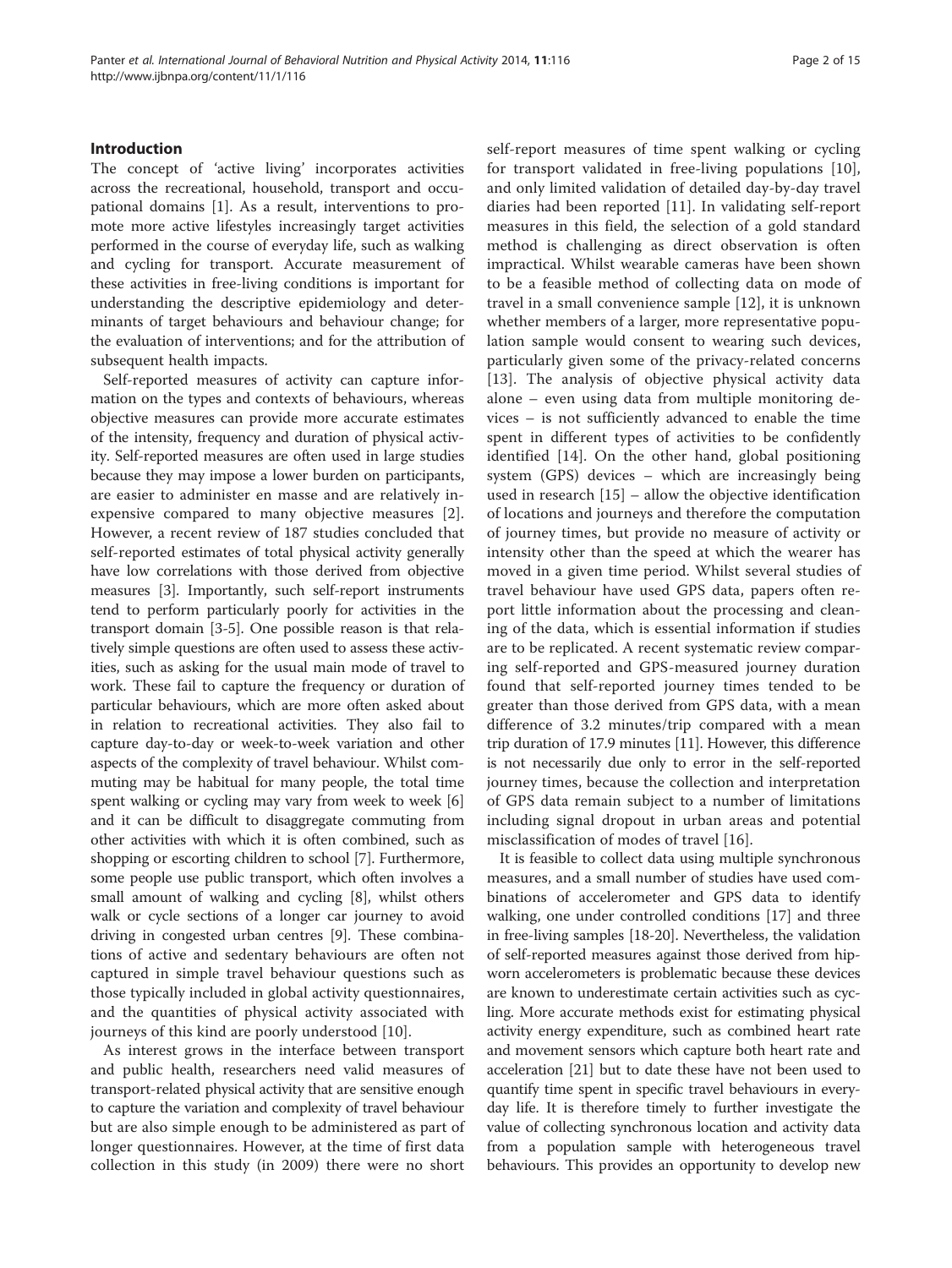<span id="page-2-0"></span>methods for deriving time spent in specific travel behaviours from a combination of data sources, and to compare these objective estimates with those derived from various self-report instruments in order to clarify the strengths and limitations of detailed objective measures as well as simple and more detailed self-report instruments.

In this paper, we use data collected as part of the Commuting and Health in Cambridge study [[22\]](#page-13-0): first, to develop a method for identifying time spent using active and motorised modes of transport for commuting, and total commuting travel time, from combined heart rate and movement sensors and GPS devices; and second, to compare objective and self-reported estimates of active, motorised and total commuting travel time. Specifically, we aimed to answer three research questions:

- (1)How do estimates of time spent using active and motorised modes for commuting, and total commuting travel time, from a detailed seven-day diary compare to those derived from objective assessment?
- (2)How do questionnaire estimates of usual time spent using active modes on the commute compare to those derived from objective assessment?
- (3)How do questionnaire estimates of usual time spent using active modes on the commute compare to those derived from a detailed seven-day travel diary?

#### Methods

#### Study setting and recruitment

The Commuting and Health in Cambridge study protocol and recruitment have been reported elsewhere [[22-24](#page-13-0)]. Adults aged 16 years or older were eligible to take part in the study if they lived within 30 km of the city centre and travelled to work in Cambridge, UK. Participants were recruited in 2009 predominantly through workplaces via emails, recruitment stands and advertisements. Participants were recruited from a range of types of workplace within Cambridge, including local authorities, healthcare providers and retail outlets as well as institutions of higher and further education, and there was heterogeneity in their geographical settings which spanned city centre and urban fringe locations. Ethical approval was obtained from the Hertfordshire Research Ethics Committee (reference numbers 09/H0311/116 and 10/H0311/65) and written informed consent was provided by each participant.

#### Data collection procedures

Between May and October 2009, 1164 participants completed a questionnaire to assess their physical activity, travel behaviours and personal characteristics, and a sub-sample of 475 participants who expressed a willingness to do so also wore accelerometers for seven days

[[23](#page-13-0),[25,26\]](#page-13-0). As the number of willing participants exceeded the number of monitors available, monitors were sent to a random sample of willing participants in batches as described in a previous paper [[19](#page-13-0)]. In 2010 and 2011, the sub-sample who had completed a questionnaire and provided valid accelerometer data in 2009 were invited to wear a combined heart rate and movement sensor and a GPS device, and to complete a questionnaire and a detailed travel diary. Participants attended one-to-one appointments with a research assistant, at either the research institute or the participant's workplace, during which the research assistant took consent and fitted the devices. Participants were instructed to wear both devices simultaneously, to complete the travel diary at the end of each day, and to complete the questionnaire at the end of the seven-day measurement period. They returned all questionnaires and devices to the research institute by post.

#### Objective measures

Participants undertook seven consecutive days of monitoring and wore combined heart rate and movement sensors and GPS devices. The Actiheart combined sensor (AccHR) is a lightweight waterproof device that clips onto two standard electrocardiogram electrodes on the chest and collects data in either 60-second epochs (using Actiheart devices in 2010) or 15-second epochs (using Actiheart 4 devices in 2011). Monitors provide no feedback to participants, are waterproof and do not need to be removed for showering, swimming or any other reason except to change electrodes if necessary. The AccHR has been shown to be a valid and reliable tool for measuring both acceleration and heart rate and offers a more accurate assessment of physical activity energy expenditure (PAEE) than accelerometry alone [\[21](#page-13-0)]. A simple calibration protocol based on sleeping heart rate and gender has been shown to be adequate for free-living studies [\[27\]](#page-13-0).

A range of devices is available for collecting locational data including data loggers without displays, GPS watches and mobile phones [\[16](#page-13-0)]. We used the QStarz BT1000X receiver, a small, portable data logging device without a display which has been used in previous studies [\[28,29](#page-13-0)]. The receiver records the spatial coordinates of participants at five-second intervals. As the device is lightweight and small, it was worn on an elastic belt on the waist during waking hours and participants were provided with a charger and asked to recharge the battery each night.

#### Questionnaire and travel diary

In the questionnaire, participants reported all travel modes used on the journey to and from work on the previous seven days by completing a one-page instrument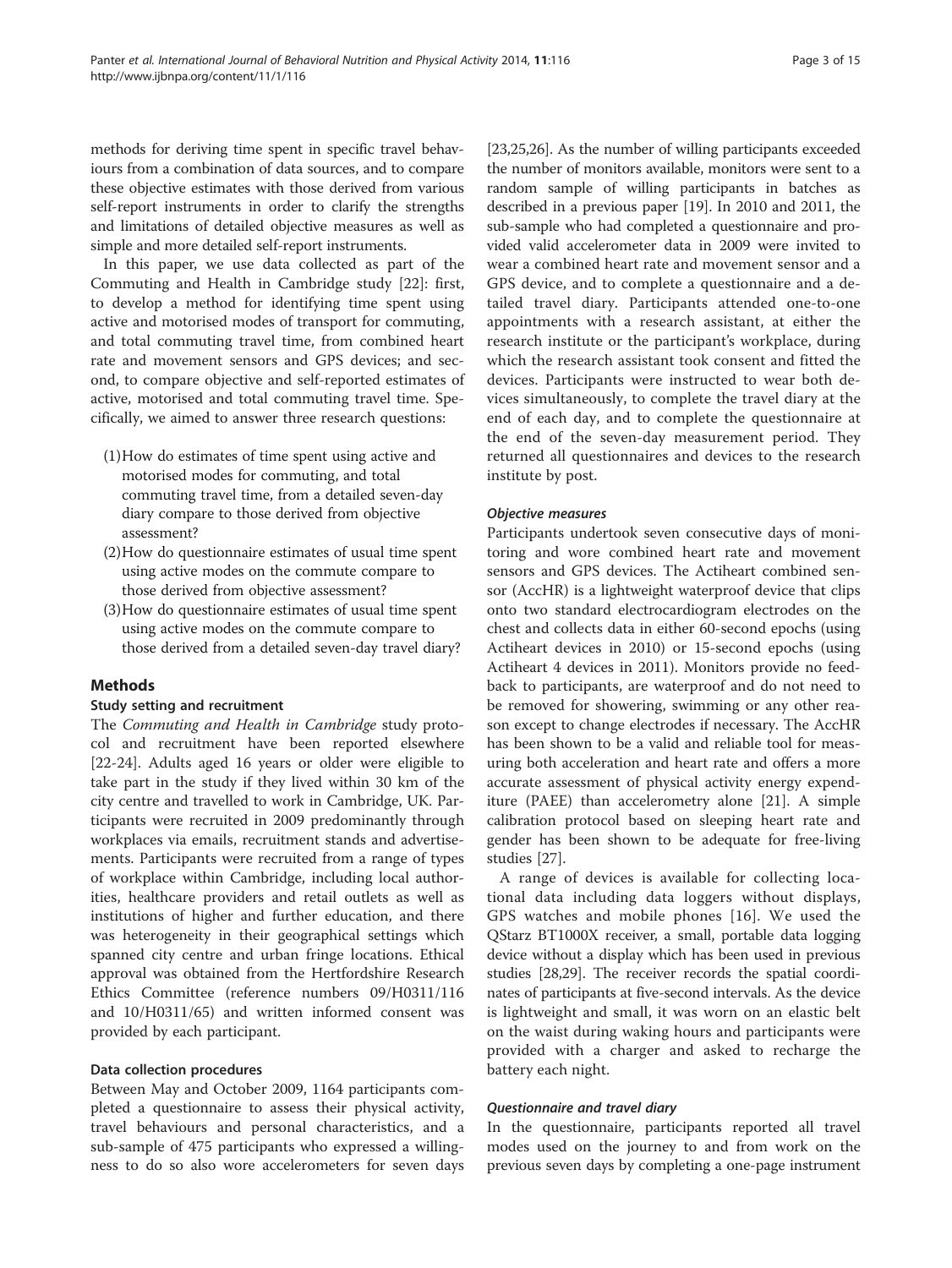<span id="page-3-0"></span>adapted from one previously shown to have acceptable test-retest reliability [[30](#page-13-0)]. Participants were also asked if they ever cycled part or all of the way to work (yes or no) and if they responded 'yes', were then asked to report the typical duration of the cycling stage of the journey (in minutes). These questions were repeated for walking (Additional file [1](#page-12-0)). Participants concurrently completed a seven-day travel diary booklet closely based on that used in the UK National Travel Survey [[31\]](#page-13-0). At the end of each day participants recorded the start and end time of each trip and the mode, distance and duration of all the stages of each journey they had made (Additional file [2\)](#page-12-0). Participants also reported all the demographic and socio-economic information shown in Table 1.

#### Table 1 Participants included for each research question

|                                                  | RQ1         | RQ <sub>2</sub> | RQ3         |
|--------------------------------------------------|-------------|-----------------|-------------|
|                                                  | $n = 42*$   | $n = 26*$       | $n = 102*$  |
| Sex (%)                                          |             |                 |             |
| Male                                             | 45          | 42              | 42          |
| Female                                           | 55          | 58              | 58          |
| Mean age in years (SD)                           | 46.2 (11.1) | 45.4 (12.1)     | 45.1 (10.9) |
| BMI classification (%)                           |             |                 |             |
| Underweight/normal weight                        | 52.4        | 60.0            | 61.6        |
| Overweight                                       | 35.7        | 28.0            | 30.3        |
| Obese                                            | 11.9        | 12.0            | 6.1         |
| Education (%)                                    |             |                 |             |
| Degree or equivalent                             | 85.7        | 84.1            | 83.5        |
| Less than degree                                 | 14.3        | 25.9            | 16.5        |
| Occupation (%)                                   |             |                 |             |
| Sedentary                                        | 76.2        | 72.7            | 77.2        |
| Standing/manual/heavy<br>manual work             | 23.8        | 27.3            | 22.8        |
| Home ownership (%)                               |             |                 |             |
| Owner                                            | 71.4        | 80.0            | 81.4        |
| Other                                            | 28.6        | 20.0            | 18.6        |
| Home location (%)                                |             |                 |             |
| Urban (settlement<br>size $>10,000$ inhabitants) | 50.0        | 59.1            | 56.9        |
| Town and fringe                                  | 28.6        | 17.1            | 20.6        |
| Village and hamlet                               | 21.4        | 23.8            | 22.5        |
| Long standing illness (%)                        |             |                 |             |
| Yes                                              | 7.1         | 4.5             | 2.9         |
| Nο                                               | 92.9        | 95.5            | 97.1        |

RQ: Research Question. Some small categories have been combined. For example, few participants were classified as underweight, and these were therefore grouped with those of normal weight.

\*In RQ1 participants are not the unit of analysis, whereas for RQ2 and RQ3 participants are the units of analysis.

## Data processing

#### Objective data

To objectively identify time spent using active and motorised modes, and total commuting travel time, it was necessary to process the objective data to identify trips (or stages within trips). The manual processing and cleaning of trip-level data is a labour-intensive process, and web-based services to identify trips automatically from GPS data are in their infancy [\[32](#page-13-0)]. As a result, we quasi-randomly selected a purposive quota sample for analysis from the 182 participants who provided objective data and information on commuting in the travel diary and questionnaire in 2010 or 2011. This quasirandom quota sampling was designed to achieve at least 50 journeys for each of the six most commonly reported trip patterns in the sample: walking, cycling, car or motorcycle only, car in combination with walking, car in combination with cycling, and bus with or without walking or cycling. Relatively few participants reported walking all the way to or from work in the sample. This reflected our recruitment strategy for the wider study, which focussed on commuters who did not live in the same immediate area of the city as their workplace, and the relative prevalences of walking and cycling in Cambridge more generally. As a result we were unable to obtain 50 trips made by walking alone. Participants were selected for analysis if their GPS data contained at least two trips on at least one day. GPS trips were only included if they represented 'usual' commuting trips (i.e. between their usual home and usual work locations) and could be matched to a synchronous travel diary record on at least three days. GPS and AccHR data were summarised in one-minute epochs for the purposes of processing. Figure [1](#page-4-0) illustrates the selection of participants for analysis.

The approach to identifying time spent using active and motorised modes, and total commuting travel time at the trip level, was tailored according to the modes of travel reported in the travel diary for that trip. Manual procedures were used in steps 1–2 and automatic procedures were used in steps 2–5. The process is described in detail below and summarised in Figure [2.](#page-5-0)

#### Step 1: Identifying the start and end times of trips

GPS data were visually inspected in the geographic information system (GIS) software package ArcGIS to identify the start and end times for each trip to and from work. Home and work locations were identified from the questionnaire and mapped using GIS and routes were overlaid with background mapping. The start time was defined as the first epoch after which participants left either the home or work location, and the end time was defined as the last epoch before the participant reached the building outline representing their workplace or home respectively.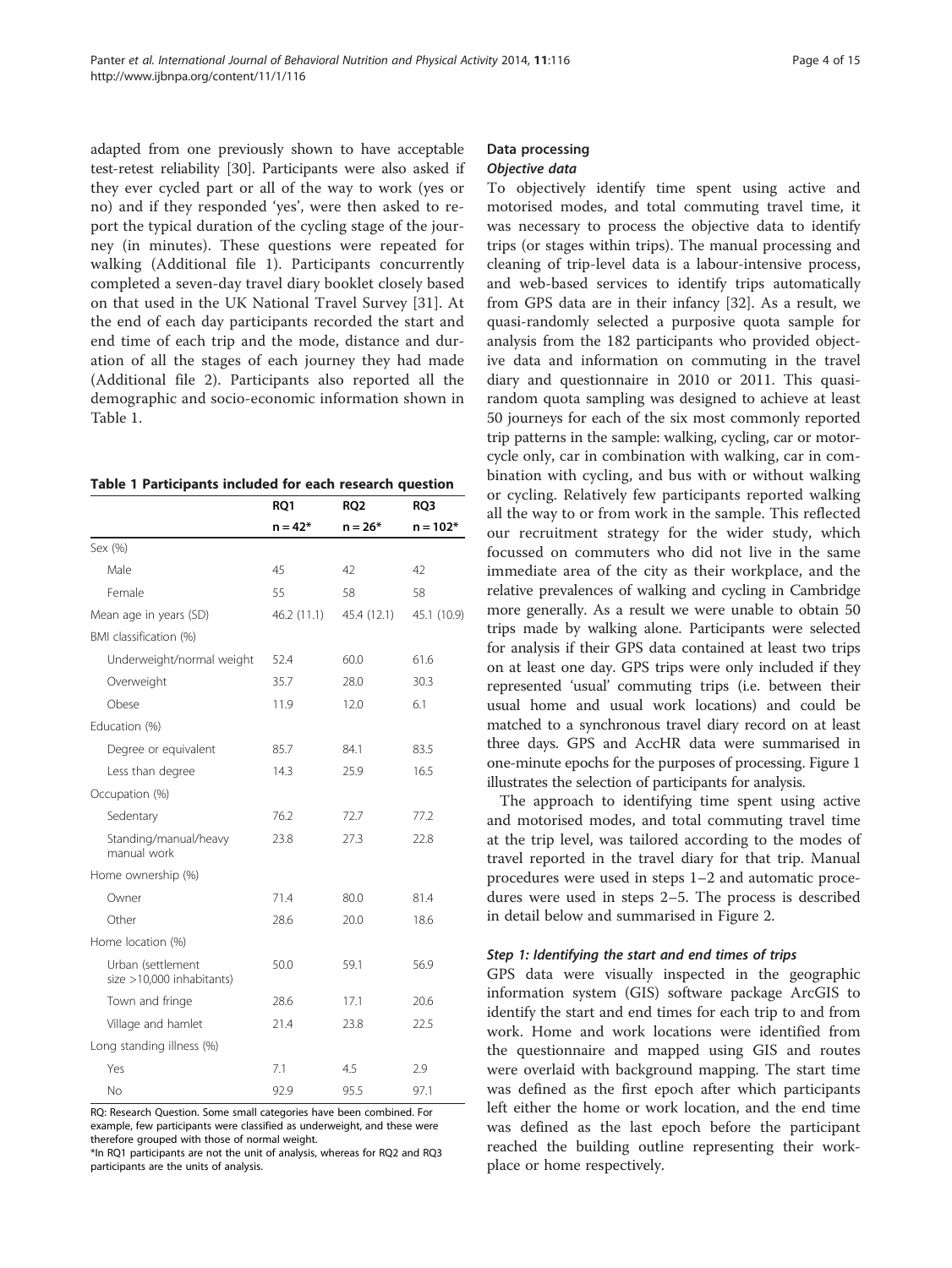<span id="page-4-0"></span>

#### Step 2: Computing total trip duration

Total trip duration was computed by subtracting the end time from the start time identified in step 1.

#### Step 3: Identifying modal transitions and destinations en route

For trips made using combinations of modes, it was necessary to identify transitions between active and motorised transport modes. As the range of intensities of activity for walking and cycling in free-living conditions is poorly understood [\[10](#page-13-0)], times spent in active stages of a trip were identified using GPS data with or without AccHR data as follows. For trips involving walking and cycling in combination with car travel, inspection of the AccHR data annotated with the trip start and end times from GPS indicated that the start of the active stage could be consistently defined as the first oneminute epoch of a continuous string of three or more epochs with >100 counts per minute (cpm) and a heart rate increasing at a rate of at least 10 beats per minute (bpm) per min (for example 80 to 90 to 100 bpm over three epochs). The end of the active stage was defined as the last one-minute epoch with >100 cpm before a continuous string of ≥3 epochs with <100 cpm and a heart rate decreasing at a rate of at least 10 bpm per minute (for example 100 to 90 to 80 bpm). The 100 cpm cutpoint corresponds to around 0.3  $m/s<sup>2</sup>$  acceleration and was chosen to discriminate non-walking from walking as it is one-third of the trunk acceleration associated with walking at 3 km/hr [\[27\]](#page-13-0).

Initial inspection of the AccHR data indicated that distinguishing walking or cycling stages from bus travel within a public transport journey was difficult because there were no clear delineations in activity and heart rate, hence GPS data were mapped against public transport interchange locations to identify start and end times for each stage of a bus journey. For example, a bus journey from home to work was split into at least three stages: (1) from home to the bus stop, (2) the bus journey to the final bus stop, and (3) from the final bus stop to work, with the start and end times for each stage being visually identified from changes in the speed of travel and distance between GPS points. Waiting times at bus stops before or after boarding were identified by GPS points with non-regular speeds in close geographical proximity, and were excluded.

As not all trips were made directly between the home and work locations, we also identified whether the participant travelled to or from work via an additional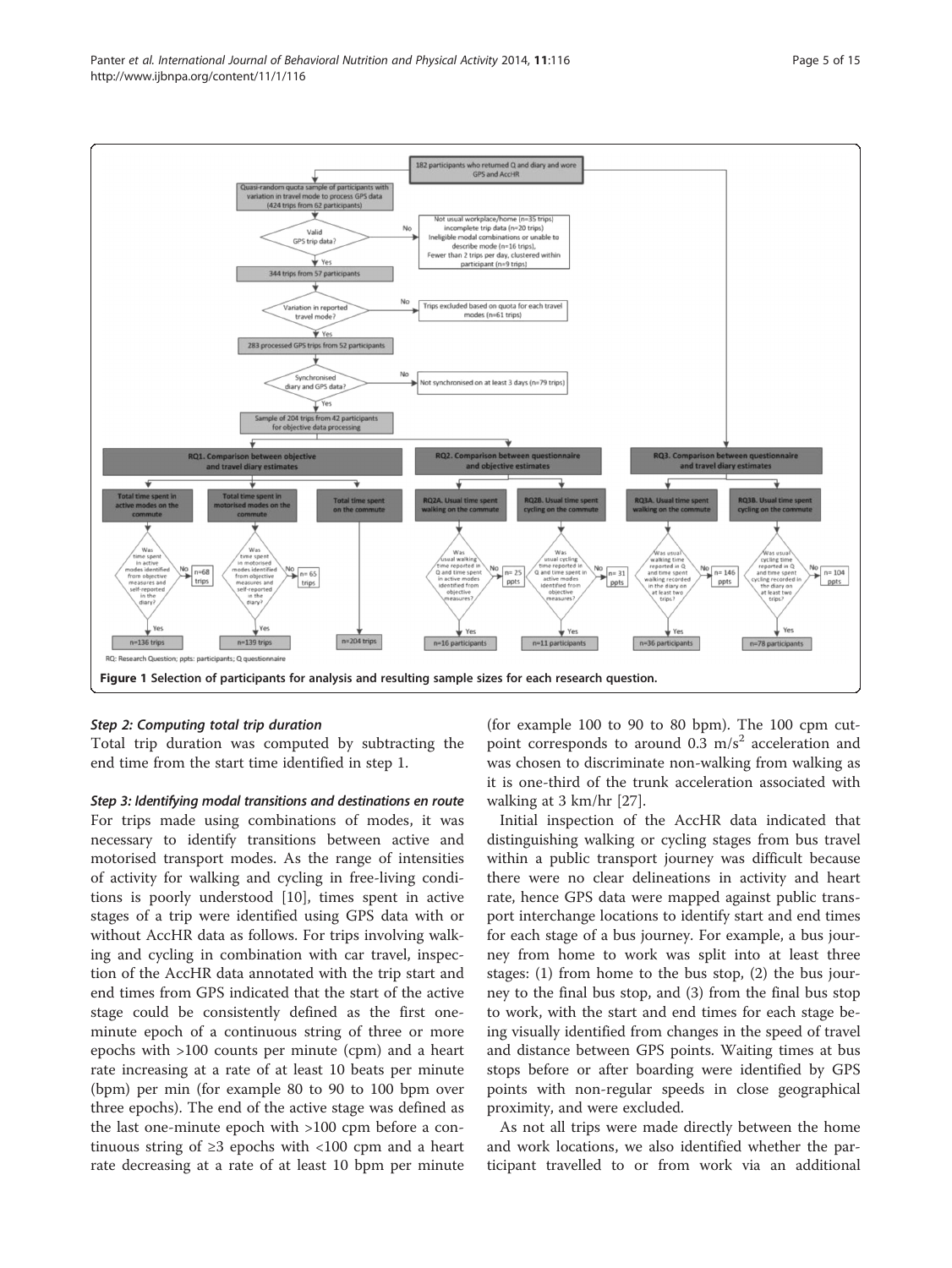<span id="page-5-0"></span>

location such as a school or shop (visible on background mapping) and remained there for more than five minutes without a reported change in mode. Modal transitions and destinations en route were only identified where GPS or AccHR data were of good quality and where plausible heart rate values were recorded. Where data were of insufficient quality to allow modal transitions and destinations en route to be confidently identified, trips were included only in the analysis of total trip duration (step 2) and excluded from the analyses of time spent using active or motorised modes (steps 4 and 5).

#### Step 4: Computing time spent using active modes

When walking or cycling was the only reported mode used on a trip, the time spent using that mode was equal to the total trip duration in step 2. When walking or cycling were used in combination with the car on a trip, the duration of the active stage(s) was computed either from the start time identified in step 3 to the GPS-derived end time (if the car was the first mode reported on the trip) or from the GPS-derived start time to the end time identified in step 3 (if walking or cycling was the first mode reported on the trip). For bus trips, the duration of each active stage of a trip was computed from the start and end times derived in step 3; in the case of multiple active stages, these were summed to produce the total active time per trip used in the analysis.

#### Step 5: Computing time spent using motorised modes

For bus journeys, the time spent using a motorised mode was defined using the start and end times of the bus stage identified from GPS data. When trips were reported as car-only, the total trip duration was used to define the time spent using a motorised mode. When walking or cycling were reported in combination with the car on a trip, the time spent travelling by car was calculated by subtracting the duration of the active stage(s) from the total trip duration.

#### Self-reported data

No further processing of the questionnaire data was required. For the travel diary data, the start and end times of each trip were used to compute the total trip duration and time spent in active and motorised modes were retrieved from the respective stages unless a commuting trip included a stop at a location between home and work, in which case the reported durations of each moving stage of the trip were summed to provide the total trip duration.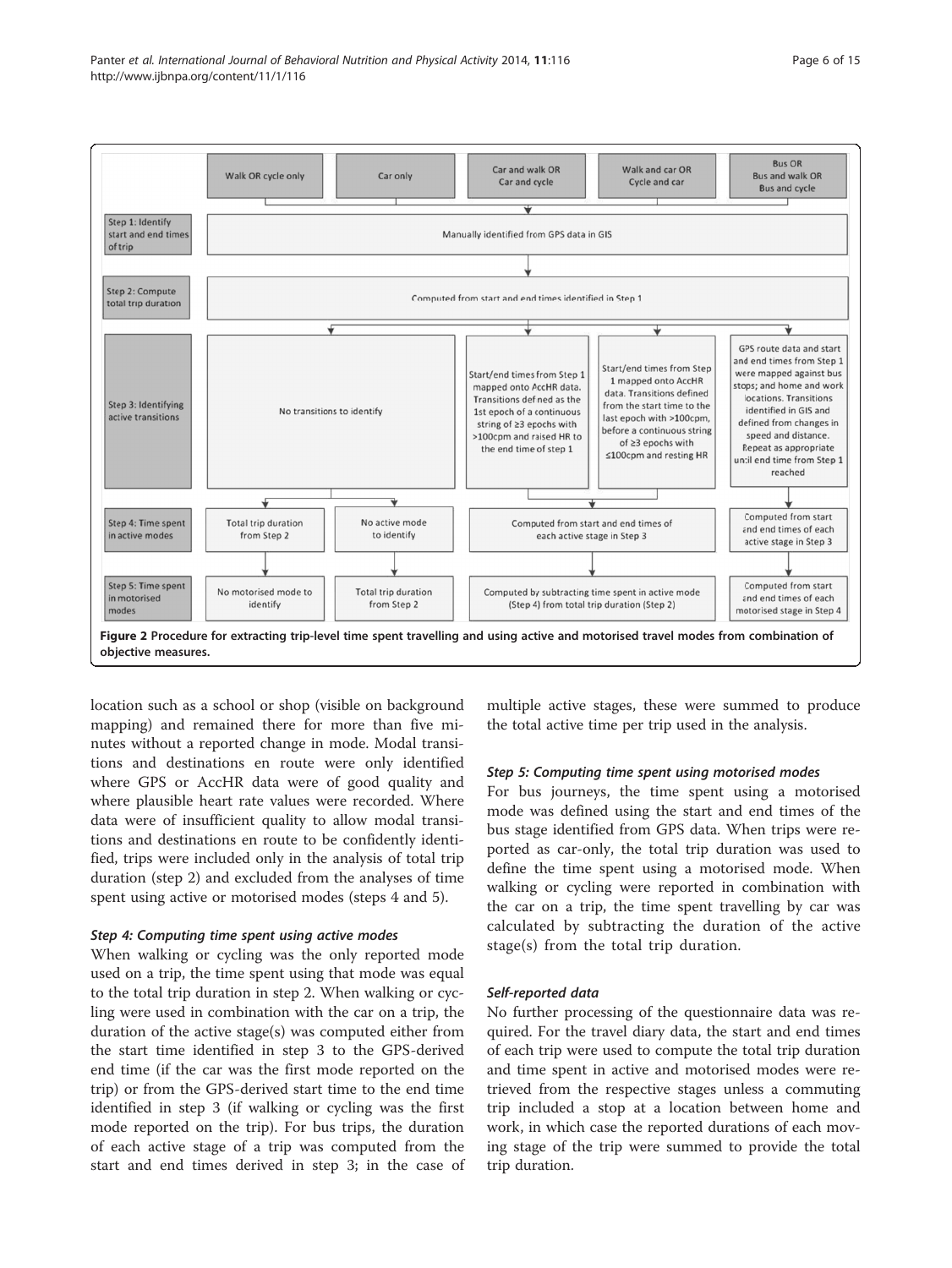#### Inclusion criteria

A summary of the inclusion criteria is shown in Figure [1](#page-4-0). For research questions 1 and 2 participants with processed GPS data and synchronous travel diary data were included. For the analysis of time spent using active and motorised modes in research question 1, participants were included if they reported times using active or motorised modes. For research questions 2 and 3, participants were included only if they walked or cycled on the commute, reported a usual time in the questionnaire, and reported at least two trips involving walking or cycling in the travel diary (as it was not possible to compute mean time walking/cycling with fewer than two trips). Participants could report a usual time for both walking and cycling if they did both, and could therefore contribute to both the walking and cycling analyses. For research question 3, the availability of fully-processed GPS data was not a criterion for inclusion.

#### Statistical analysis

Analyses were conducted using Stata (v.11) and SPSS (v.21) statistical software packages. Participant characteristics were summarised using means and percentages and duration and distance of trips from GPS were summarised using medians and inter-quartile ranges (IQR). All continuous variables were tested for normality using the Shapiro-Wilk test.

For the comparison between the detailed travel diary and objective estimates (research question 1), we specified our analysis at the trip level, because participants reported the time spent using each mode on each trip. As trips were clustered within participants, we tested for differences using the Newson's within-cluster Somer's D test [\[33\]](#page-13-0). A small amount of walking or cycling is often involved to get to or from the bus stop at the origin and destination, but 10 participants reported only the bus stages and failed to report their access and egress modes; their time spent walking and cycling on these trips was set to zero to reflect their reporting. For the comparison between the usual time spent walking or cycling per trip and the objective estimates (research question 2) and the mean time spent walking and cycling reported in the diary (research question 3), we specified our analysis at the participant level. Differences were tested with an adapted paired-sample Wilcoxon signed-rank test since the data were non-normally distributed.

We assessed the agreement between estimates of time using Lin's concordance coefficient [\[34,35](#page-13-0)], McBride's criteria for strength of agreement [[36\]](#page-13-0) and Bland-Altman plots [[37](#page-13-0)]. For McBride's criteria, concordance coefficients of <0.9 are regarded as poor, 0.90-0.95 are moderate and 0.95 to 0.99 are substantial. Post-hoc Bonferroni corrections were applied taking the multiple comparisons into account.

We hypothesised that the agreement between selfreported and objective times may differ according to whether trips were direct or indirect (via an intermediate destination), and whether they involved single modes or combinations of modes, because of the difficulties in recording times spent at intermediate destinations, waiting for public transport or in transitions between modes. We therefore stratified our analyses according to these subgroups where data were available and sample sizes were sufficient.

#### Results

The sociodemographic characteristics of participants are shown in Table [1](#page-3-0) and an overview of the sample included in each analysis is shown in Figure [1.](#page-4-0)

#### Processing of GPS data

Of the 424 potential trips, 344 were complete usual commuting trips with at least three trips per participant, and of these, 204 trips (made by 42 participants who had provided matching diary data for at least three days and had reported a median of five trips/week (inter-quartile range: 3 to 7)) provided the necessary variation in travel modes and formed the dataset of GPS trips for further analysis (Figure [1\)](#page-4-0).

#### Research question 1: Comparison between objective and travel diary estimates

#### Total time spent using active and motorised modes on the commute

For the comparison of active travel time, 151 trips were made by active modes (or included active stages) and 136 had good quality AccHR and/or GPS data in which only one mode was used or modal transitions could be identified (Figure [1](#page-4-0)). For the comparison of motorised travel time, 155 trips were made by motorised modes (or included motorised stages) and of these, 139 had good quality AccHR and/or GPS data in which only one mode was used or modal transitions could be identified.

Time spent using active modes on the commute was overestimated in the travel diary by a mean of 1.13 minutes/trip (95% limits of agreement (LOA): −7.67 to 9.95,  $p = 0.001$ ; Table [2](#page-7-0)), compared with a median total journey time of 38 minutes. The magnitude of overestimation of active travel time was slightly larger when walking or cycling was used alone (mean: 2.39 minutes/trip, 95% LOA: −6.78 to 11.55, compared with a median journey time of 17 minutes), but there was no significant difference between self-reported and objective estimates in this subset of trips ( $p = 0.247$ ). Agreement for time spent in active modes was generally strong, as indicated by the concordance coefficients which ranged from 0.91 to 0.95. When active modes were used in combination with a motorised mode, the magnitude of the difference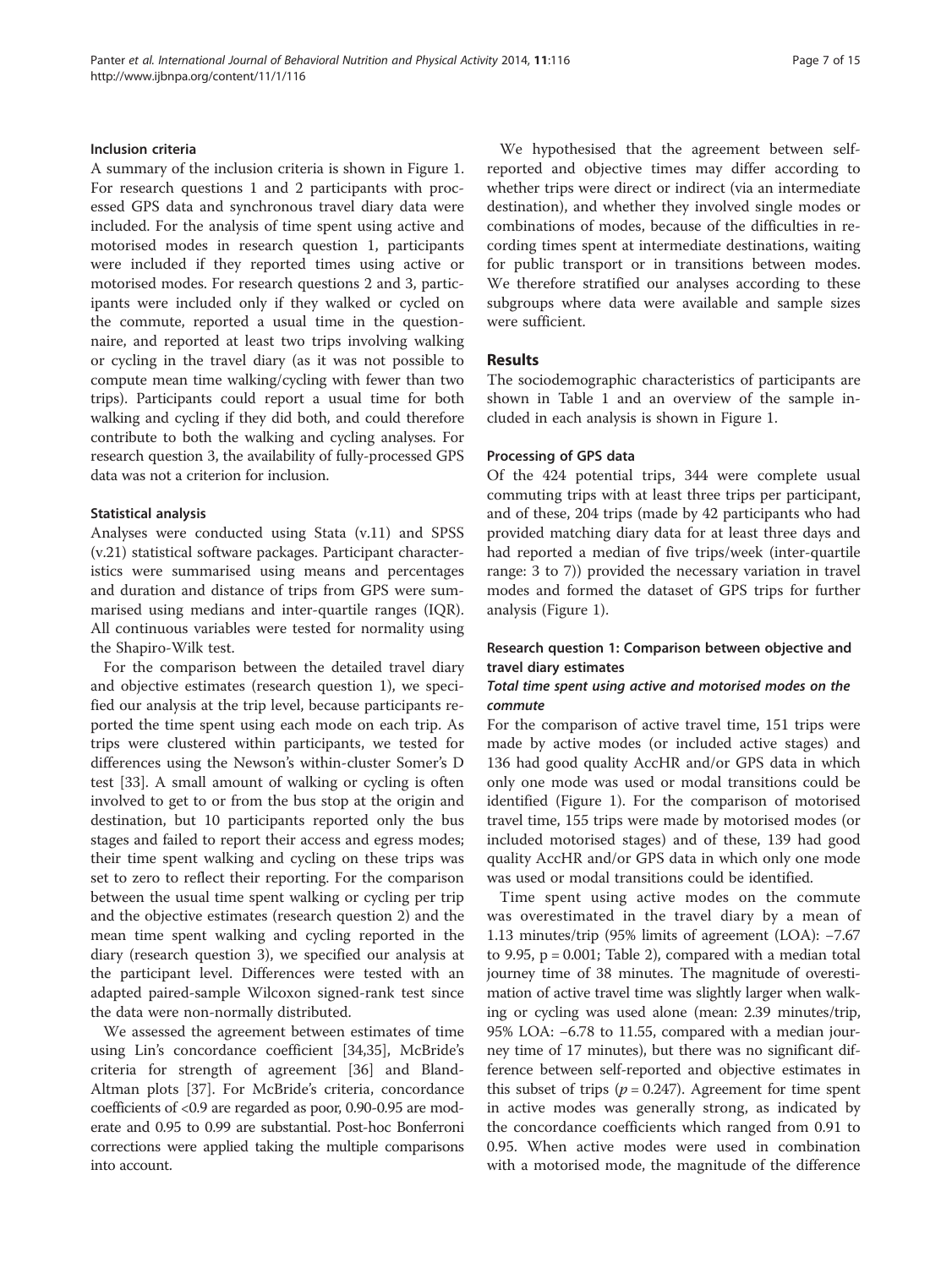|                                                               | N (trips) | Median distance<br>in km (IQR) | in minutes (IQR)    | Median duration Lin's concordance<br>coefficient (r) | Mean difference<br>$(mean \pm SD)$ | 95% limits<br>of agreement | p-value for<br>difference |
|---------------------------------------------------------------|-----------|--------------------------------|---------------------|------------------------------------------------------|------------------------------------|----------------------------|---------------------------|
| Time spent in active travel for<br>trip/stage*                |           |                                |                     |                                                      |                                    |                            |                           |
| All active trips                                              | 136       | 12.8 (7.1, 25.8)               | 38.0 (23.8, 54.3)   | 0.95                                                 | 1.13(4.49)                         | $-7.67$ to 9.95            | 0.001                     |
| Only walking or cycling                                       | 50        | $4.2$ (2.2, 12.1)              | 17.4 (13.1, 39.1)   | 0.95                                                 | 2.394.68                           | $-6.78$ to 11.55           | 0.247                     |
| Walking or cycling combined<br>with other modes               | 86        | 22.7 (12.4, 30.5)              | 42.4 (35.0, 61.2)   | 0.91                                                 | 0.40(4.23)                         | $-7.9$ to 8.69             | 0.001                     |
| Direct trips                                                  | 121       | 12.1 (5.4, 24.5)               | 36.5 (20.0, 46.3)   | 0.95                                                 | 1.22(4.42)                         | $-7.45$ to 9.88            | 0.003                     |
| Indirect trips                                                | 15        | 20.8 (19.6, 41.5)              | 61.2 (54.4, 124.3)  | 0.93                                                 | 0.43(5.11)                         | $-9.58$ to 10.45           | 0.139                     |
| Time spent in motorised travel<br>for trip/stage*             |           |                                |                     |                                                      |                                    |                            |                           |
| All motorised trips                                           | 139       | 23.7 (13.2, 29.6)              | 40.1.0 (33.3, 58.7) | 0.62                                                 | 10.48 (12.30)                      | $-13.62$ to 34.58          | < 0.001                   |
| Car trips only                                                | 40        | 26.3 (20.5, 29.4)              | 35.0 (24.8, 45.5)   | 0.87                                                 | 0.56(6.04)                         | $-11.27$ to 12.40 < 0.001  |                           |
| Car or bus trips when used in<br>combination with other modes | 99        | 20.8 (11.5, 32.0)              | 45.0 (35.7, 65.8)   | 0.59                                                 | 14.49 (11.91)                      | $-8.86$ to 37.84           | 0.016                     |
| Direct trips                                                  | 117       | 24.3 (12.5, 29.6)              | 38.8 (31.6, 52.8)   | 0.57                                                 | 12.10 (12.51)                      | $-12.41$ to 36.61          | 0.002                     |
| Indirect trips                                                | 22        | 20.5 (19.6, 32.0)              | 60.7 (52.3, 91.0)   | 0.85                                                 | 1.87(6.09)                         | $-10.07$ to 13.82 < 0.001  |                           |
| Total time spent travelling                                   |           |                                |                     |                                                      |                                    |                            |                           |
| All trips                                                     | 204       | 20.4 (8.1, 29.0)               | 38.3 (27.2, 54.5)   | 0.94                                                 | 1.85(8.75)                         | $-15.31$ to 19.01 < 0.001  |                           |
| Single mode used                                              | 90        | 12.2 (4.2, 26.3)               | 27.8 (16.2, 42.6)   | 0.96                                                 | 1.40(6.05)                         | $-10.46$ to 13.26 < 0.001  |                           |
| More than one mode used                                       | 114       | 23.2 (12.4, 30.5)              | 44.3 (36.2, 65.5)   | 0.90                                                 | 2.21 (10.42)                       | $-18.21$ to 22.62 < 0.001  |                           |
| Direct trips                                                  | 175       | 19.3 (7.3, 29.0)               | 36.6 (24.4, 48.3)   | 0.89                                                 | 1.74 (8.89)                        | $-15.68$ to 19.17 < 0.001  |                           |
| Indirect trips                                                | 29        | 20.6 (19.6, 29.3)              | 64.0 (54.0, 90.9)   | 0.97                                                 | 2.50 (7.99)                        | $-13.1$ to 18.15           | 0.031                     |

<span id="page-7-0"></span>

| Table 2 Agreement between travel diary and objective estimates of time spent using active and motorised modes and |  |  |  |  |  |
|-------------------------------------------------------------------------------------------------------------------|--|--|--|--|--|
| total time spent travelling                                                                                       |  |  |  |  |  |

\*Where only one mode is used, this represents the time for the trip; where a combination of modes is used, this represents the time for the active or motorised stage(s) of the trip. Distances and durations given are derived from objective estimates. IOR: inter-quartile range

The total number of trips included in the analysis of total trip duration (204) is greater than the sum of the numbers of 'motorised' (139) and 'only walking or cycling' trips (50) because trips in which either modal transitions or stopovers at destinations en route could not be confidently identified were included in the analysis of total trip duration but not in the analyses of time spent using active or motorised modes. For further details please see [Methods:](#page-2-0) [data processing.](#page-3-0)

between estimates of active travel time was smaller (+0.40 minute/trip) but this difference remained significant ( $p = 0.001$ ). Time spent using motorised modes was subject to larger overestimation than active travel time, with a mean overestimation of 10.48 minutes/trip (95% LOA: −13.62 to 34.58) compared with a median total journey time of 40 minutes. This appeared to be largely explained by trips involving motorised modes in combination with active modes (mean difference: 14.49 minutes/ trip, 95% LOA: −8.86 to 37.84, compared with a median total journey time of 45 minutes.

#### Total time spent on the commute

Total travel time was overestimated in the travel diary by a mean of  $1.85$  minutes/trip ( $p < 0.001$ ) with wide limits of agreement (95% LOA: −15.31 to 19.01; Table 2). We saw no increase in the difference between the two measures as journey duration increased (Figure [3](#page-8-0)). Agreement was closer for single-mode journeys than for those involving a combination of modes (1.40 versus 2.21 minutes/trip overestimation), although the difference between self-reported and objective estimates was significant in both trip categories ( $p < 0.001$ ). The overestimation was also smaller for direct trips  $(1.74 \text{ minutes/trip}, n = 175)$ than for indirect trips  $(2.50 \text{ minutes/trip}, n = 29)$ .

#### Research question 2: Comparison between questionnaire and objective estimates

Of the 42 participants, 11 and 16 met the inclusion criteria for the walking and cycling analyses respectively (in that they had recorded at least two walking or cycling trips from which a mean could be computed and had reported a usual time spent walking or cycling) and provided synchronous GPS and AccHR data. For participants reporting combinations of active and motorised modes, good quality AccHR data were also required (Figure [1\)](#page-4-0).

The mean difference between the participants' reported usual time and the mean time derived from the objective measures was smaller, and the 95% LOA were narrower, for cycling (mean: −1.12 minutes/trip, 95% LOA: −8.67 to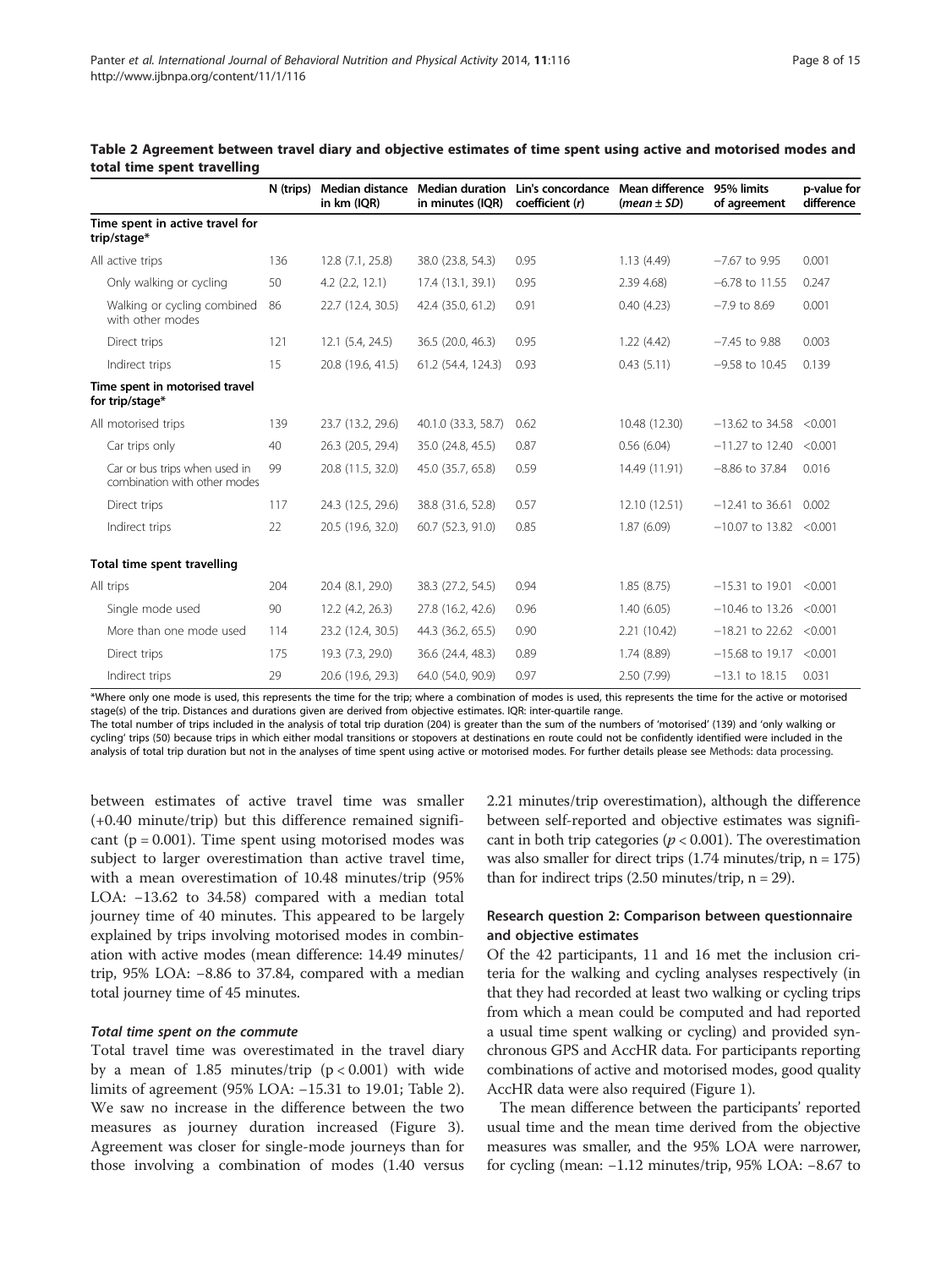6.44,  $n = 11$ , compared with a median reported usual time of 17 minutes) than for walking (mean: 2.37 minutes/trip, 95% LOA: −10.91 to 15.64, compared with a median reported usual time of 13 minutes); neither difference was statistically significant (Figure [4](#page-9-0) and Additional file [3\)](#page-12-0). The questionnaire and objective measures showed substantial agreement for time spent cycling (concordance coefficient = 0.96) but poorer agreement for time spent walking (concordance coefficient  $= 0.84$ ).

#### Research question 3: Comparison between questionnaire and travel diary estimates

As fully-processed objective data were not required for these comparisons, the sample was drawn from the larger pool of 182 participants. Of these, 102 had synchronous questionnaire and travel diary data, reported a usual time spent walking or cycling on the commute in the questionnaire, and recorded two or more trips involving walking or cycling in the travel diary. This resulted in 36 participants for the walking analysis and 78 participants for the cycling analysis (Figure [1\)](#page-4-0).

The questionnaire estimates of usual time spent either walking or cycling were not significantly different from the mean duration derived from the trips reported in the travel diary  $(p > 0.1)$  and showed moderate agreement (concordance coefficients ranged from 0.92 to 0.93), with an average difference of less than one minute for both cycling and walking (Figure [5\)](#page-10-0). The overestimation was slightly higher when walking was the only mode

used on the trip (mean: 2.00 minutes/trip, 95% LOA: −8.65 to 12.65, compared with a median reported usual time of 20 minutes; Figure [5](#page-10-0) and Additional file [4\)](#page-12-0). Performing the same analysis excluding indirect trips did not alter the results significantly.

#### **Discussion**

#### Principal findings

In this paper we have demonstrated a method for objectively defining the time spent using active and motorised modes of transport (either alone or in combination) on the journey to work in a free-living sample using a combination of AccHR and GPS data. This was achieved by a combination of automated and manual methods and, as far as we are aware, has not previously been reported. When we compared these estimates to those derived from self-report instruments, we found the results were broadly comparable in that the mean differences in total and active travel time were relatively small, both for detailed travel diaries (around a one-minute overestimation per trip) and for retrospective questionnaires (around a one-minute underestimation for cycling and a two-minute overestimation for walking). Although these mean differences were small, self-reported measures should nevertheless be used with caution to infer aggregate weekly quantities of activity on the commute because, for example, a two-minute overestimation per trip corresponds to a 20-minute difference over a five-day working week. Self-reported time spent using motorised modes of

<span id="page-8-0"></span>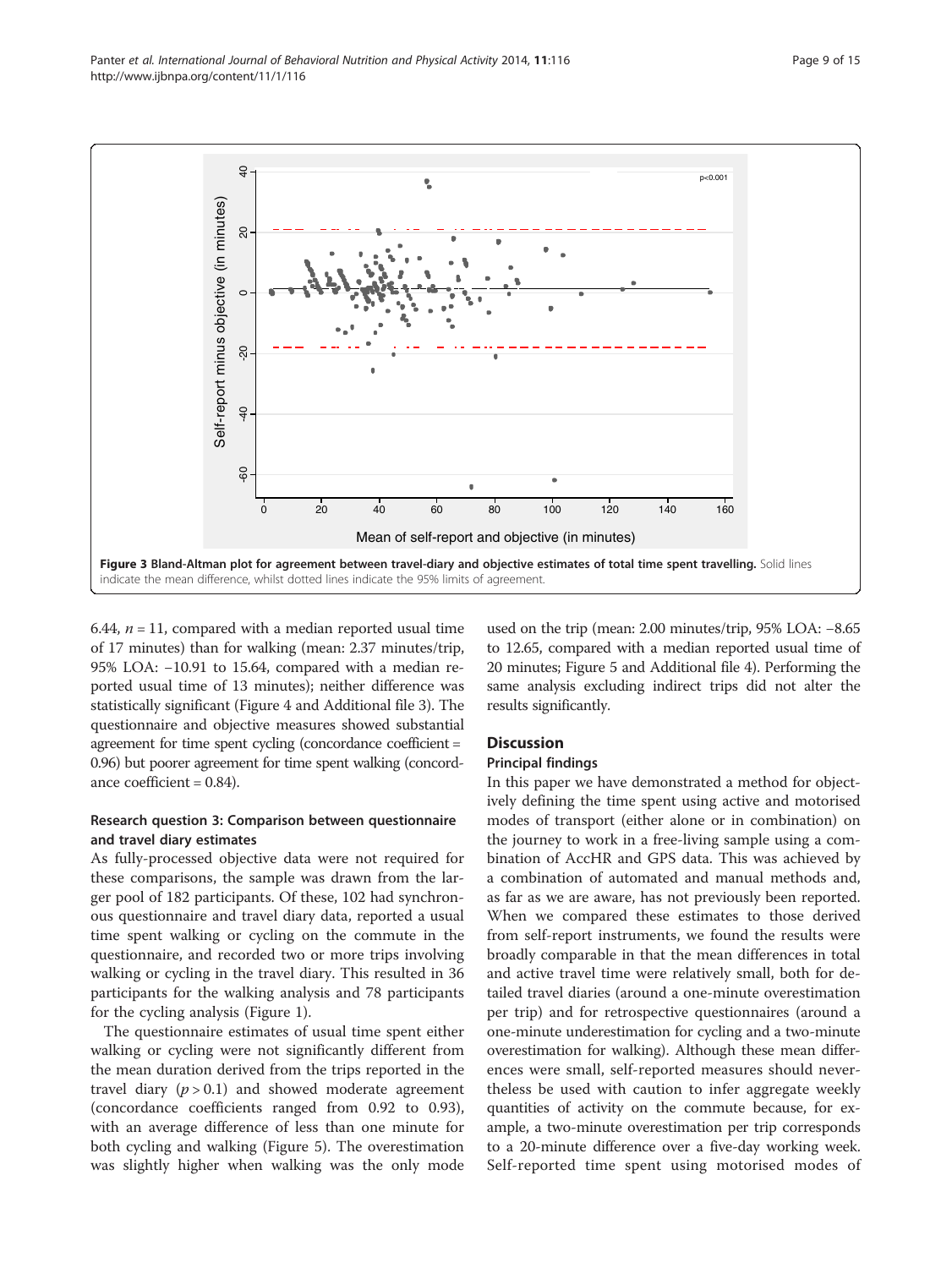<span id="page-9-0"></span>

transport showed poor agreement with objective estimates; this was mostly explained by journeys involving combinations of modes, particularly bus journeys. There were no significant differences between the usual and day-by-day estimates of time spent walking or cycling derived from the shorter questionnaire and the more detailed travel diary respectively.

#### Strengths and limitations

A key strength of this study was the development of a novel method of combining detailed spatial and activity data to objectively identify the time spent using active and motorised modes and total time spent commuting. Combined heart rate and movement sensors provided more accurate estimation of activity than hip-worn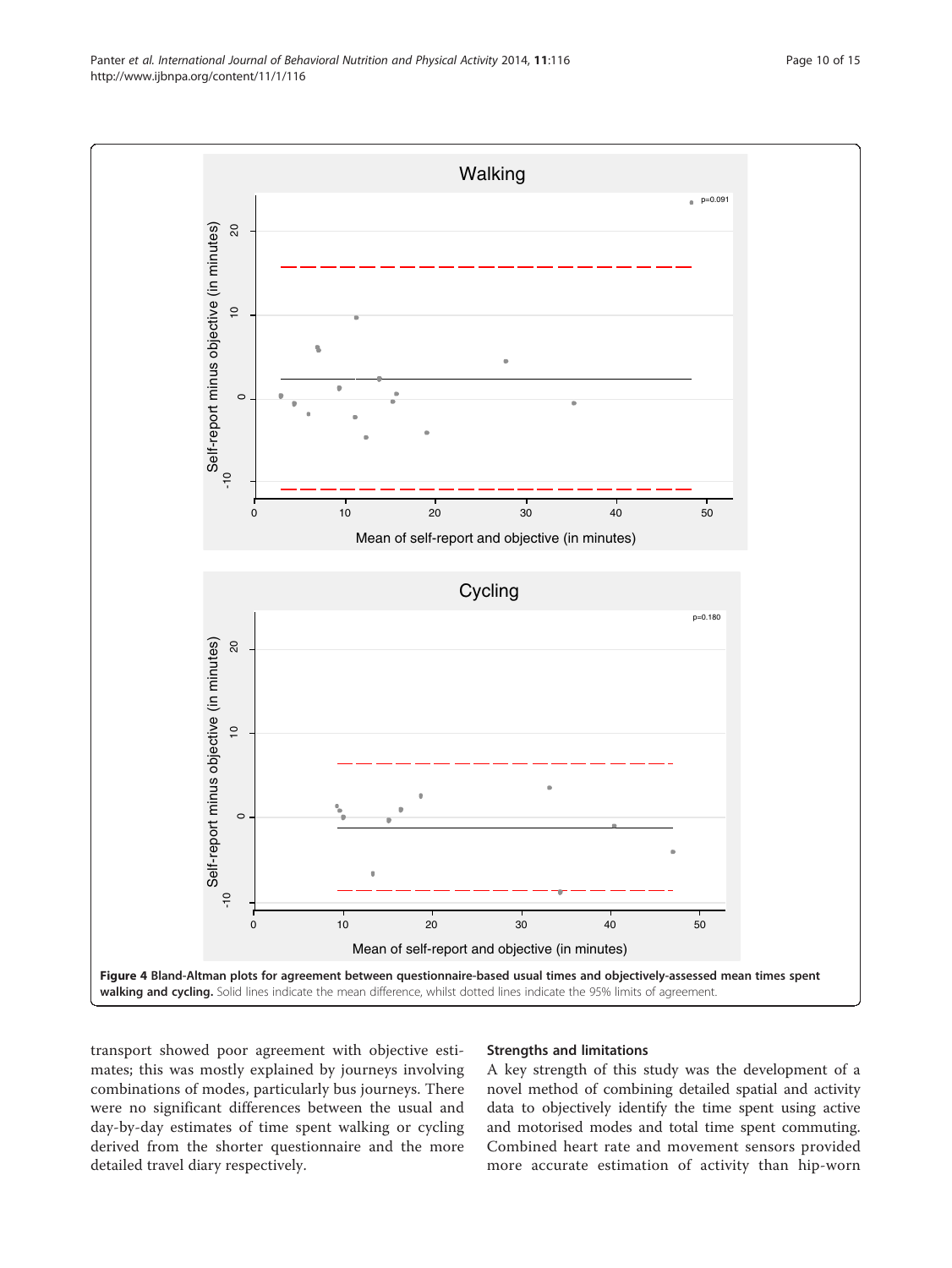<span id="page-10-0"></span>http://www.ijbnpa.org/content/11/1/116



accelerometers which are more often used. Our analyses of the convergent validity of objective and self-reported estimates of time investigated the differences between these measures in free-living conditions, and how these varied according to whether active or motorised modes of transport were used or combinations of modes were used, for example in public transport journeys.

We could have inferred travel mode using only the average and maximum speeds recorded on the trip, as other authors have done. However, those authors reported that this correctly identified travel mode in only 70% of cases [[38](#page-13-0)]. In our sample, the risk of misclassification may have been higher as many participants travelled into city centre locations where average speeds could be relatively low,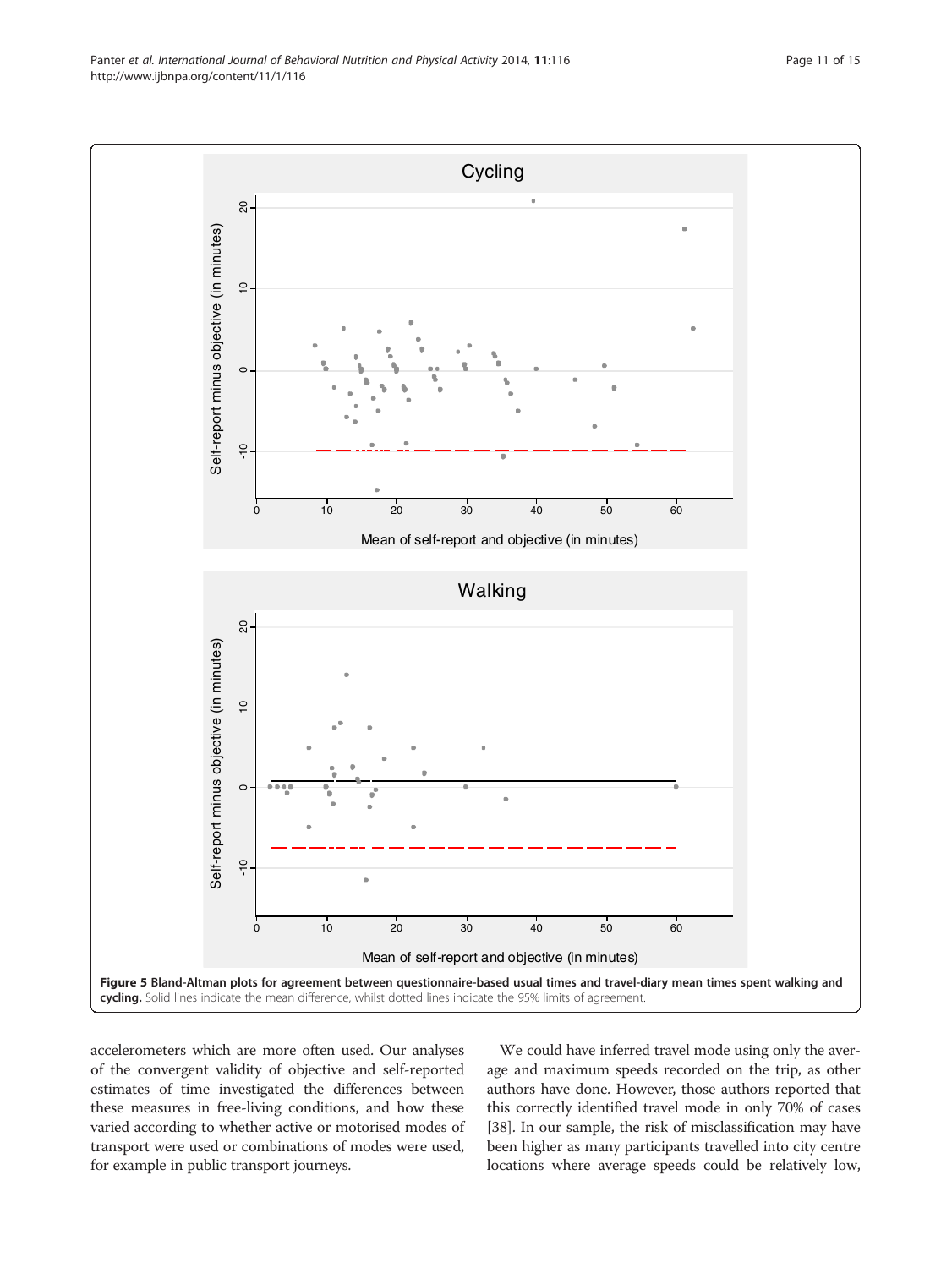and used a combination of modes which would not have been identified. We therefore used the travel modes reported by the participants.

Our rules for processing the measurement data were newly developed for this study and remain untested in other samples. One implication of this is that the differences we observed are not necessarily wholly attributable to self-report measurement error. For example, while we collected data in one-minute epochs in 2010, in 2011 we were able to collect data in 15-second epochs as a result of technological advances. In order to combine data between waves, however, we had to summarise all the data at the one-minute level for the purposes of this analysis, and this may have contributed to the small apparent overestimation in the self-reported measures. A more general implication is that although our analysis used data from a relatively large and heterogeneous validation sample (the largest comparison containing 204 trips), our methods and findings should be replicated in larger samples. This is particularly so for the comparison of self-reported usual times with objective estimates, which was conducted at the participant level: the consequent reduction in sample size may have resulted in a lack of power to detect associations. We have sought to document our methods as clearly as possible, in the hope that other researchers will test, adapt and refine these methods in future research.

Our sample contained a large proportion (85%) of participants educated to degree level and a smaller proportion of obese adults than the general population of Cambridgeshire, no doubt reflecting the focus of the overall study on the predominantly healthy working adult population. A degree of volunteer bias is somewhat inevitable in measurement studies of this kind and it is questionable whether members of a larger, more representative population sample would be equally willing to wear multiple devices and complete multiple self-report instruments, although this possibility could be investigated in future work. We had only a few participants who reported walking all the way to work, and whilst this reflects the recruitment strategy of the overall study and local travel patterns, our smaller sample size for the analyses of time spent walking means that we can be less confident about these results than about those for the other modes of transport.

#### Comparison with other studies

The magnitude of the overestimation of self-reported journey times in this study was comparable to that reported in a recent systematic review of the difference between GPS-derived and self-reported journey times, in which the pooled mean difference was 3.2 minutes or 20.3% of mean total journey time [[11\]](#page-13-0). A recent study comparing self-reported journey times with those estimated using wearable cameras found that total journey

time for a range of journey purposes was overestimated by around two minutes on average, with 95% limits of agreement from −9 to +13 minutes [\[12](#page-13-0)]. In contrast to that study, when we compared diary-based with objective estimates we did not observe an increase in the difference between the two measures as journey duration increased, suggesting that the difference was not dependent on journey length. We cannot confidently exclude the possibility of such bias with respect to self-reported estimates of usual times, because the smaller sample size for that analysis may have limited our power to detect any bias.

One of the novel aspects of this study was our assessment of the agreement between self-reported and objective estimates of time spent using active and motorised modes of transport in which we separated trips involving only one mode from those involving a combination of modes. For trips made only by walking or cycling, the difference between self-reported and objectively-derived times was not significant. However, where active and motorised modes were used in combination, the difference (while small in absolute terms) was significant. For trips made only by motorised modes, self-reported estimates were considerably less accurate with the mean overestimation increasing to around 14 minutes/trip. This probably reflects two sources of error in the selfreport data, both mainly pertaining to the use of public transport. First, some participants who reported using the bus assigned their total journey time to that mode (resulting in an overestimation of the motorised travel time) and failed to report the mode of transport used to get to and from the bus stop (which was likely to have been walking). Second, participants may have included transport-related activities or public transport waiting times in their reporting of journeys in the travel diary, despite specific instructions to exclude these periods [[12](#page-13-0)]. When the car was the only mode of transport reported on the journey, the mean difference was very small (less than one minute). Given the increasing research interest in time spent in sedentary behaviours such as motor vehicle use, and the uncertainty in the estimation of travel time particularly for public transport journeys, future research should aim to develop methods to elicit more accurate information about the use of motor vehicles.

#### Acknowledging the likely magnitude of overestimation in self-reported measures

Objective measures, although more accurate, are not always appropriate to use in all situations. For example, selfreported methods of capturing physical activity are often more feasible for use in population surveillance. Considerable caution should be exercised in using very simple domain-specific measures of walking or cycling for transport — such as a single question to ascertain the usual main mode of travel to work — to make inferences about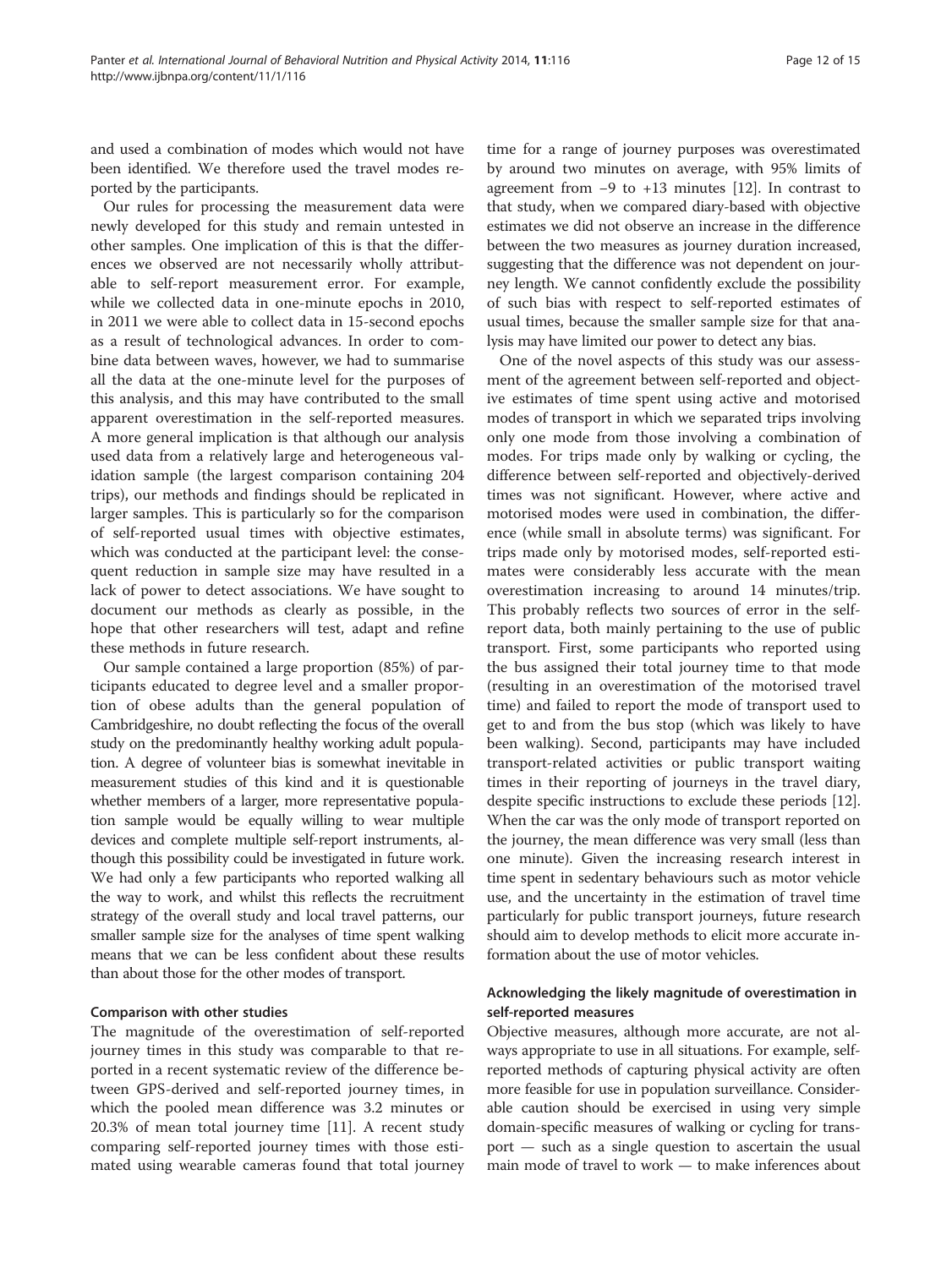<span id="page-12-0"></span>changes in the quantity of physical activity being undertaken [[4,5\]](#page-13-0). Our more detailed and specific (but still relatively simple) self-reported measures of walking and cycling on the commute appear to have performed well, with only a small degree of overestimation on average, but they are far from ideal.

It is widely acknowledged that that the use of selfreported data may result in overestimates of time spent in physical activity. Previous studies have suggested several potential reasons for overestimation of time spent travelling using self-reported measures, such as the rounding of travel times [[39\]](#page-14-0) and the inclusion of visits to destinations en route and activities at either end of the journey such as parking, locking up or loading [\[12](#page-13-0)]. The tendency for overestimation could also reflect the way in which questions are sometimes structured such that the details and complexities of journeys are not captured. Systematic error – where such error is predictable and constant between individuals – would not be expected to introduce bias into estimates of associations with health or other outcome variables in epidemiological analyses, whereas imprecise measurement of exposure variables with random error may lead to an underestimation of such associations [\[40\]](#page-14-0). The error we observed in this study was non-systematic, with inconsistent evidence for patterning by journey duration. As such, we cannot predict what effect this error may have when using such measures in epidemiological studies because this would depend on the associations between errors, exposures, outcomes and other covariates in any analyses. Nevertheless, researchers should be aware of the possible cumulative effect of the overestimation of active travel time which, over a week, could be substantial and should use self-reported estimates with caution.

#### Self-reported measures: fit for purpose?

Estimates of the usual time spent walking and cycling per trip were very similar to the trip-level durations reported in the detailed travel diary, and to the average durations recorded over a number of trips using a combination of objective measures. This suggests that groups of participants can accurately report such information, and because commuting is often a regular and habitual activity, it may therefore be entirely appropriate to use a simple selfreported measure if only an estimate of the usual time spent walking or cycling on the commute is required to answer the research question in a given study. The small mean overestimation of time from the self-reported measures indicates that these provide a good estimate of population levels of activity. However, the wide limits of agreement indicate a risk of substantial over- or underestimation at an individual level. The implications of these findings depend on the research question for which such data are to be used. For population-level surveillance and

monitoring, self-reported measures of time spent walking and cycling appear likely to perform well. However, for research focused on detecting changes within individuals over time, the noise of the potentially large measurement error may mask the signal of small but important real changes in behaviour. We have previously shown that the effect sizes of the most promising interventions to promote walking for transport are of the order of 15–30 minutes per week [\[41](#page-14-0)], which is directly comparable to the size of the measurement error suggested by the analysis reported in this paper. This suggests that evaluations of interventions that are anticipated to have relatively modest effect sizes may have limited power to detect effects on time spent in active commuting if they rely on self-reported measures alone.

#### Conclusions

We have shown how a combination of data can be used to provide estimates of times spent using active and sedentary modes of transport to which self-reported estimates can be compared. In general, self-reported active, motorised and total travel times on the journey to work were subject to small overestimations at the trip level. Overestimation of travel time was smaller when active modes of transport were used alone and larger when active modes were combined with the use of motor vehicles. Self-report data should be used with caution to infer aggregate weekly quantities of physical activity attributable to commuting or to assess changes in longitudinal and evaluation studies.

#### Additional files

[Additional file 1:](http://www.ijbnpa.org/content/supplementary/s12966-014-0116-x-s1.docx) Questions assessing travel to work in the last seven days in the Questionnaire.

[Additional file 2:](http://www.ijbnpa.org/content/supplementary/s12966-014-0116-x-s2.docx) Example travel diary for one day.

[Additional file 3:](http://www.ijbnpa.org/content/supplementary/s12966-014-0116-x-s3.docx) Agreement between reported usual time from questionnaire and mean time derived from objective measures.

[Additional file 4:](http://www.ijbnpa.org/content/supplementary/s12966-014-0116-x-s4.docx) Agreement between reported usual time from questionnaire and mean duration reported in travel diary.

#### Competing interests

The authors declare that they have no competing interests.

#### Authors' contributions

JP and DO conceived of the study and AJ and DO advised on its design. SC processed and matched the AccHR data and conducted the statistical analysis. AD processed the GPS data and mapped these in GIS. JP drafted the manuscript. All authors contributed to the critical revision of the paper and approved the final manuscript.

#### Acknowledgments

JP is supported by an NIHR post-doctoral fellowship and DO and SC are supported by the Medical Research Council [Unit Programme number MC\_UP\_12015/6]. The Commuting and Health in Cambridge study was developed by David Ogilvie, Simon Griffin, Andy Jones and Roger Mackett and initially funded under the auspices of the Centre for Diet and Activity Research (CEDAR), a UKCRC Public Health Research Centre of Excellence. Funding from the British Heart Foundation, Economic and Social Research Council, Medical Research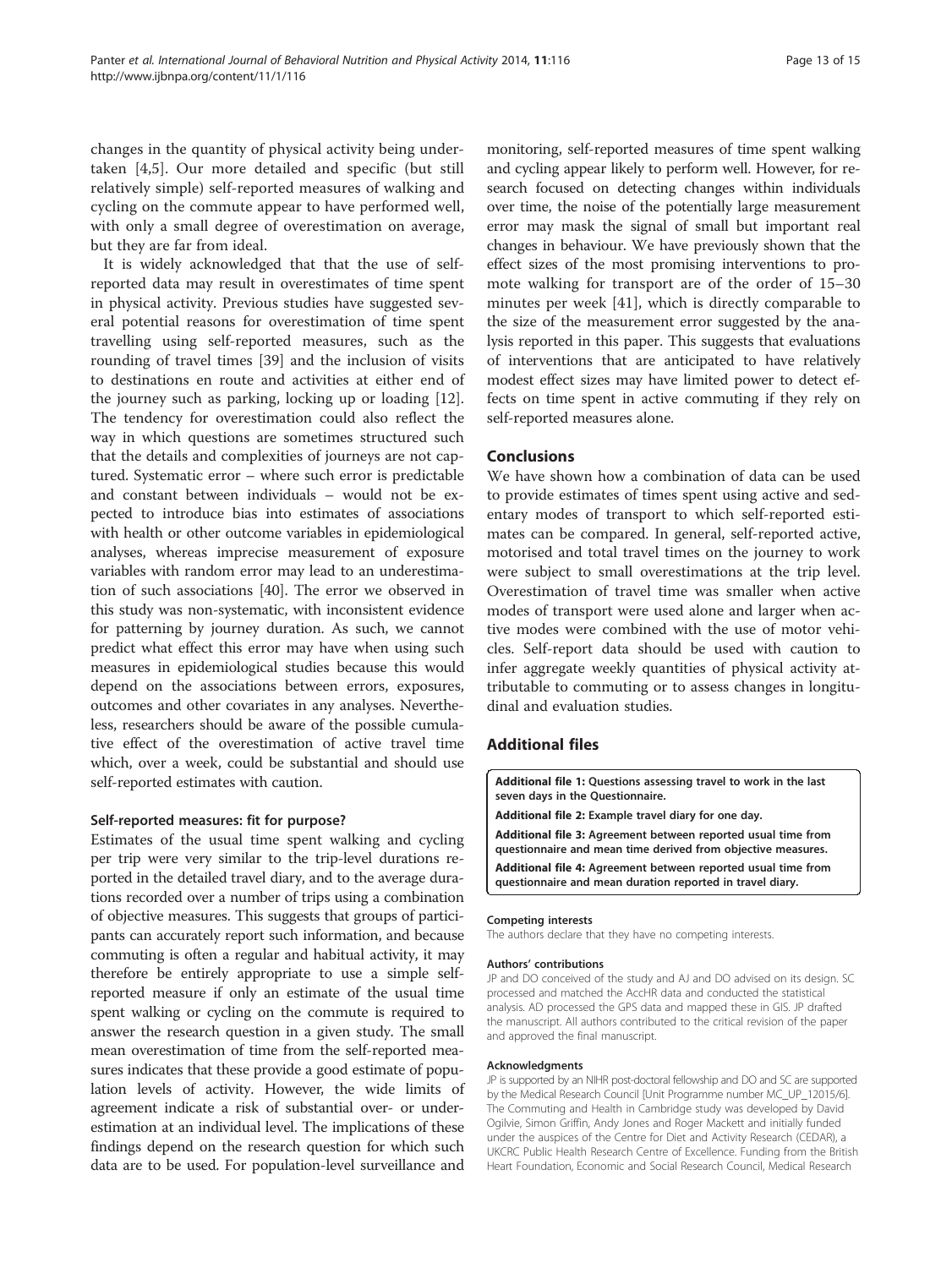<span id="page-13-0"></span>Council, National Institute for Health Research and the Wellcome Trust, under the auspices of the UK Clinical Research Collaboration, is gratefully acknowledged. The study is now funded by the National Institute for Health Research Public Health Research programme (project number 09/3001/06: see [http://www.phr.nihr.ac.uk/funded\\_projects](http://www.phr.nihr.ac.uk/funded_projects)). The views and opinions expressed herein are those of the authors and do not necessarily reflect those of the NIHR PHR programme or the Department of Health. The funders had no role in study design, data collection and analysis, the decision to publish, or the preparation of the manuscript. We thank all staff from the MRC Epidemiology Unit Functional Group Team, in particular for study coordination and data collection (led by Cheryl Chapman and Fiona Whittle), physical activity data processing (Kate Westgate and Stephanie Mayle) and data management. We also thank Søren Brage and Stephen Sharp for his advice on the approach to analysis and comments on the manuscript.

#### Author details

<sup>1</sup>MRC Epidemiology Unit, School of Clinical Medicine, University of Cambridge, Box 285, Cambridge Biomedical Campus, Cambridge CB2 0QQ, UK. <sup>2</sup>UKCRC Centre for Diet and Activity Research (CEDAR), School of Clinical Medicine, University of Cambridge, Cambridge, UK. <sup>3</sup>Norwich Medical School, University of East Anglia, Norwich, UK.

# Received: 16 April 2014 Accepted: 8 September 2014

#### References

- Sallis JF, Cervero RB, Ascher W, Henderson KA, Kraft MK, Kerr J: An ecological approach to creating active living comunities. Annu Rev Public Health 2006, 27:297–322.
- 2. Janz KF: Physical activity in epidemiology: moving from questionnaire to objective measurement. Br J Sports Med 2006, 40:191–192.
- 3. Prince S, Adamo K, Hamel M, Hardt J, Gorber S, Tremblay M: A comparison of direct versus self-report measures for assessing physical activity in adults: a systematic review. Int J Behav Nutr Phys Act 2008, 5:56.
- 4. Besson H, Brage S, Jakes RW, Ekelund U, Wareham NJ: Estimating physical activity energy expenditure, sedentary time, and physical activity intensity by self-report in adults. Am J Clin Nutr 2010, 91:106–114.
- 5. Hagstromer M, Oja P, Sjostrom M: The International Physical Activity Questionnaire (IPAQ): a study of concurrent and construct validity. Public Health Nutr 2006, 9:755–762.
- 6. Heinen E, Maat K: Are longitudinal data unavoidable? Measuring variation in bicycle mode choice. Transportation Res Rec 2012, 2314:72–80.
- 7. Primerano F, Taylor MP, Pitaksringkarn L, Tisato P: Defining and understanding trip chaining behaviour. Transportation 2008, 35:55–72.
- 8. Rissel C, Curac N, Greenaway M, Bauman A: Physical activity associated with public transport Use—a review and modelling of potential benefits. Int J Environ Res Public Health 2012, 9:2454-2478.
- Panter J, Desousa C, Ogilvie D: Incorporating walking or cycling into car journeys to and from work: the role of individual, workplace and environmental characteristics. Prev Med 2013, 56:211–217.
- 10. Shephard RJ: Is active commuting the answer to population health? Sports Med 2008, 38:751–758.
- 11. Kelly P, Krenn P, Titze SPS, Foster C: Quantifying the difference between self-reported and global positioning systems-measured journey durations: a systematic review. Transp Rev 2013, 33:443–459.
- 12. Kelly P, Doherty A, Berry E, Hodges S, Batterham A, Foster C: Can we use digital life-log images to investigate active and sedentary travel behaviour? Results from a pilot study. Int J Behav Nutr Phys Act 2011, 8:44.
- 13. Allen A: Dredging up the past: lifelogging, memory, and surveillance. University of Chicago Law Rev 2008, 75:47–74.
- 14. van Hees VT, Golubic R, Ekelund U, Brage S: Impact of study design on development and evaluation of an activity-type classifier. J Appl Physiol 2013, 114:1042–1051.
- 15. Maddison R, Ni Mhurchu C: Global positioning system: a new opportunity in physical activity measurement. Int J Behav Nutr Phys Act 2009, 6:73.
- 16. Krenn PJ, Titze S, Oja P, Jones A, Ogilvie D: Use of global positioning systems to study physical activity and the environment: a systematic review. Am J Prev Med 2011, 41:508–515.
- 17. Troped PJ, Oliveira MS, Matthews CE, Cromley EK, Melly SJ, Craig BA: Prediction of activity mode with global positioning system and accelerometer data. Med Sci Sports Exerc 2008, 40:972–978.
- 18. Audrey S, Procter S, Cooper A: The contribution of walking to work to adult physical activity levels: a cross sectional study. Int J Behav Nutr Phys Act 2014, 11:37.
- 19. Kang B, Moudon AV, Hurvitz PM, Reichley L, Saelens BE: Walking objectively measured: classifying accelerometer data with GPS and travel diaries. Med Sci Sports Exerc 2013, 45:1419–1428.
- 20. Rodriguez DA, Cho GH, Elder JP, Conway TL, Evenson KR, Ghosh-Dastidar B, Shay E, Cohen D, Veblen-Mortenson S, Pickrell J, Lytle L: Identifying walking trips from GPS and accelerometer data in adolescent females. J Phys Act Health 2012, 9:421–431.
- 21. Brage S, Brage N, Franks PW, Ekelund U, Wareham NJ: Reliability and validity of the combined heart rate and movement sensor Actiheart. Eur J Clin Nutr 2005, 59:561–570.
- 22. Ogilvie D, Griffin S, Jones A, Mackett R, Guell C, Panter J, Jones N, Cohn S, Yang L, Chapman C: Commuting and health in Cambridge: a study of a 'natural experiment' in the provision of new transport infrastructure. BMC Public Health 2010, 10:703.
- 23. Panter J, Griffin S, Jones A, Mackett R, Ogilvie D: Correlates of walking and cycling to work: baseline results from the Commuting and Health in Cambridge study. Int J Behav Nutr Phys Act 2011, 8:124.
- 24. Yang L, Griffin S, Chapman C, Ogilvie D: The feasibility of rapid baseline objective physical activity measurement in a natural experimental study of a commuting population. BMC Public Health 2012, 12:841.
- 25. Panter J, Griffin S, Ogilvie D: Correlates of reported and recorded time spent in physical activity: results from the Commuting and Health in Cambridge study. PLoS One 2012, 7:e42202.
- 26. Yang L, Panter J, Griffin S, Ogilvie D: Associations between active commuting and physical activity in working adults: cross-sectional results from the commuting and health in Cambridge study. Prev Med 2012, 55:453–457.
- 27. Brage S, Ekelund U, Brage N, Hennings MA, Froberg K, Franks PW, Wareham NJ: Hierarchy of individual calibration levels for heart rate and accelerometry to measure physical activity. J Appl Physiol 2007, 103:682–692.
- 28. Evenson KR, Wen F, Hillier A, Cohen DA: Assessing the contribution of parks to physical activity using global positioning system and accelerometry. Med Sci Sports Exerc 2013, 45:1981–1987.
- 29. O'Connor TM, Cerin E, Robles J, Lee RE, Kerr J, Butte N, Mendoza JA, Thompson D, Baranowski T: Feasibility study to objectively assess activity and location of Hispanic preschoolers: a short communication. Geospat Health 2013, 7:375–380.
- 30. Shannon T, Giles-Corti B, Pikora T, Bulsara M, Shilton T, Bull F: Active commuting in a university setting: assessing commuting habits and potential for modal change. Transp Policy 2006, 13:240-253.
- 31. Stratford N, Simmonds N, Nicolaas G, Costigan P: National travel survey. London: Department for Transport; 2003.
- 32. Klinker C, Schipperijn J, Christian H, Kerr J, Ersboll A, Troelsen J: Using accelerometers and global positioning system devices to assess gender and age differences in children's school, transport, leisure and home based physical activity. Int J Behav Nutr Phys Act 2014, 11:8.
- 33. Newson R: Confidence intervals for rank statistics: somers' D and extensions. Stata J 2006, 6:309–334.
- 34. Lin L: A concordance correlation coefficient to evaluate reproducibility. Biometrics 1989, 45:255–268.
- 35. Lin L: A note on the concordance correlation coefficient. Biometrics 2000, 56:324–325.
- 36. McBride G: A proposal for strength-of-agreement criteria for Lin's Concordance Correlation Coefficient; 2005.
- 37. Bland M, Altman D: Statistical method for assessing agreement between two methods of clinical measurement. Lancet 1986, 327:307–310.
- 38. W. B, K. M: Deriving and validating trip purposes and travel modes for multi-day GPS-based travel surveys: a large-scale application in the Netherlands. Transport Res Part C Emerg Technol 2009, 17:285–297.